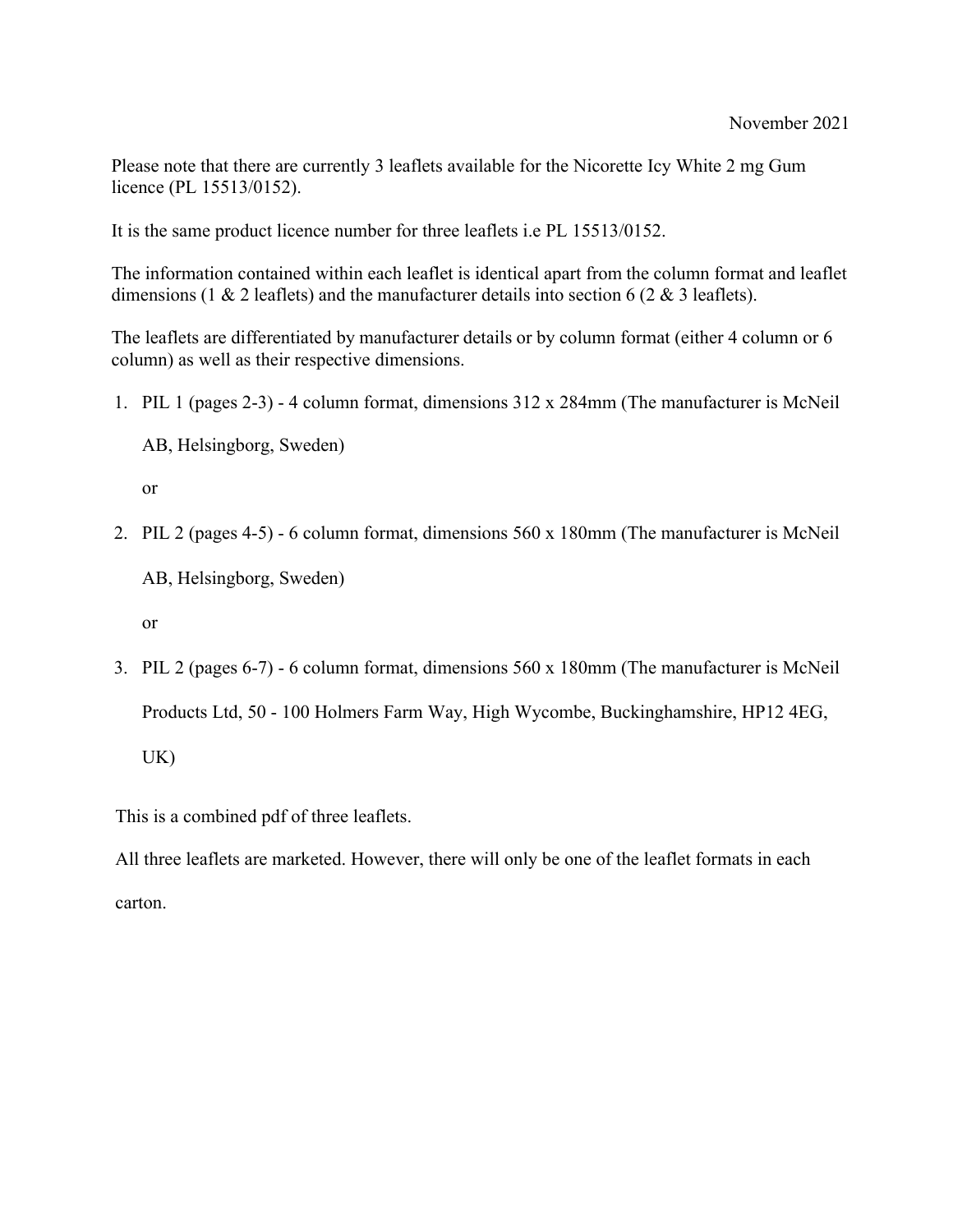

**nicorette® icy white 4 mg gum**

(4 mg nicotine chewing gum)

Please read this leaflet carefully before you start using this medicine. It provides useful information on how to use it safely. Keep the leaflet, you might need it again. If you think you are having side-effects, have any questions or are not sure about anything please ask your doctor, nurse or pharmacist.

### **1 What this medicine is for**

NICORETTE® gum is a nicotine replacement therapy

(NRT). It is used to relieve and/or prevent withdrawal symptoms and reduce the cravings you get when you try to stop smoking, or when cutting down the number of cigarettes you smoke.

NICORETTE® gum can also be used when you are pregnant or breast-feeding to help you stop smoking, as the risks to your baby are far less than if you continue to smoke. For more information, see 'If you are pregnant or breast-feeding' section.

Ideally you should always aim to stop smoking. You can use NICORETTE® gum to achieve this by using it to completely replace all your cigarettes.

However NICORETTE® gum can also be used in other ways,

- if you feel unable to stop smoking completely, or wish to replace certain cigarettes and therefore it can help you to cut down the number of cigarettes you smoke,
- at those times when you can't or do not want to smoke. For example,

<u> 11 Martin - Antonin III</u> - Where you don't want to smoke and avoid harm to others e.g children or family.

- Smoke free areas e.g Pub, work, public transport e.g aeroplanes.

It may also help increase your motivation to quit. When making a quit attempt a behavioural support programme will increase your chances of success. If you smoke 20 or fewer cigarettes a day, the 2 mg nicotine gum will help relieve your cravings. If you smoke more than 20 cigarettes a day, the 4 mg nicotine gum may be more appropriate.

### **What does nicorette**® **gum do?**

When you stop smoking, or cut down the number of cigarettes you smoke, your body misses the nicotine that you have been absorbing. You may experience unpleasant feelings and a strong desire to smoke (craving). This indicates that you were dependent on nicotine.

When you chew NICORETTE® gum, nicotine is released and passes into your body through the lining of your mouth. The nicotine released from the gum is sufficient to relieve the unpleasant withdrawal symptoms. It will also help to stop the craving to smoke, but NICORETTE<sup>®</sup> gum will not give you the "buzz'' you get from smoking a cigarette.

The gum contains a number of ingredients which help remove dental staining, chewing NICORETTE® gum will help improve the whiteness of your teeth.

#### Benefits you can get from using NRT instead of smoking

For the best effect, make sure you chew nicorette® gum correctly. See 'How to chew NICORETTE® gum - the NICORETTE® chewing technique.

The benefits of stopping smoking far outweigh any potential risk from using nicotine from NRT. It is the toxins in cigarette smoke such as tar, lead, cyanide and ammonia that cause smoking related disease and death, not the nicotine.

You may think that smoking helps relieve feelings of anxiety and stress, but it does not deal with the cause of the stress and leads to a number of serious diseases. In addition, the feeling of relaxation after smoking is

temporary, with withdrawal symptoms and cravings soon returning.

Nicotine replacement therapy can help relieve nicotine withdrawal symptoms such as irritability, low mood, anxiety, restlessness and cravings when used in place of cigarettes

**NRT may benefit** smokers who want to quit, by helping to control weight gain that may be experienced when trying to stop smoking.

Use of NRT is safer than smoking tobacco but as soon as you are ready, you should aim to stop smoking completely.

#### **2 Before using this medicine** <sup>X</sup> **Do not use nicorette**® **gum:**

If you are a child under 12 years of age.

**if you have an allergy** to nicotine or any of the other ingredients.

#### ! **Talk to your doctor, nurse or pharmacist…**

- $\blacksquare$  if you are pregnant or breast-feeding  $-$  you may be able to use nicotine replacement therapy (NRT) to help you give up smoking but you should try to give up without it. See "If you are pregnant or breast-feeding" section.
- $\blacksquare$  if you are in hospital because of heart disease (including heart attack, disorders of heart rate or rhythm, angina, high blood pressure or stroke). In other heart conditions not requiring you to be in hospital, using NRT is better than continuing to smoke.
- if you have a stomach ulcer, duodenal ulcer, inflammation of the stomach or inflammation of the oesophagus (passage between the mouth and stomach).
- if you have liver or kidney disease.
- $\blacksquare$  if you have an overactive thyroid gland or have a <sup>p</sup>haeochromocytoma (a tumour of the adrenal gland that can affect blood pressure) - your doctor will have told you this.
- $\blacksquare$  if you have diabetes monitor your blood sugar levels more often when starting to use NICORETTE® gum as you may find your insulin or medication requirements alter.

#### $\blacksquare$  if you are taking other medicines such as

theophylline, clozapine or ropinirole. Stopping smoking or cutting down may require the dose of these medicines to be adjusted.

if you have ever experienced seizures (fits). ➤If any of these apply, talk to your doctor, nurse or pharmacist.

#### ! **Some of the ingredients can cause problems**

- NICORETTE® icy white gums contain butylated hydroxy toluene (E321), an anti-oxidant. May cause local skin reactions (e.g. contact dermatitis) or irritation to the eyes and mucous membranes.
- This medicine contains less than 1 mmol sodium (23 mg) in each chewing gum, that is to say essentially 'sodiumfree'.

! **If you are pregnant or breast-feeding** If you are pregnant:

- 1) Firstly, you should try to give up smoking without NRT. Stopping completely is by far the best option. The earlier and quicker you do this the better it is for you and your baby.
- 2) Secondly, if you can't manage this, you can use NRT **as a safer alternative** to smoking as the risks to your baby are far less than smoking, however you should talk to your doctor, nurse or pharmacist for advice.

Products that are used intermittently, including NICORETTE® gum may be preferable to nicotine patches. However, patches may be more suitable if you have nausea or sickness. If you do use patches take them off before going to bed at night. If you are breast-feeding:

1) Firstly, you should try to give up smoking without NRT.

#### 2) Secondly, if you can't manage this you are best to use

NRT products that are taken intermittently (not patches), however you should talk to your doctor, nurse or pharmacist for advice. Breast-feed just before you use NICORETTE® gum to ensure that the baby gets the smallest amount of nicotine possible.

# <u>HIII HIII HIII HII</u>

If you do need to use NRT to help you quit, the amount of nicotine that the baby may receive is considerably smaller and less harmful than the second-hand smoke they would inhale if you smoked. Tobacco smoke produces breathing and other problems in babies and children.

# **3 How and when to use this medicine**

### <sup>i</sup> **When to use nicorette**® **gum**

The table below contains the dosage information for NICORETTE® gum. This shows the number of gums you should be using, when and how you should take them. Please read this information carefully and then go to the "How to stop smoking:" section, which will help you decide which method to use to give up smoking.

- Use the "How to chew NICORETTE® gum the NICORETTE® chewing technique" instructions which follow. The method of chewing is NOT the same as that for ordinary chewing gum. This way of chewing ensures that the nicotine is correctly released from the gum.
- The number of NICORETTE<sup>®</sup> gums you use each day will depend on how many cigarettes you smoked and how strong they are.
- The 2 mg gums should be used by people who smoke 20 or fewer cigarettes each day or by heavier smokers when they are cutting down the number and strength of the NICORETTE<sup>®</sup> gums they are using.
- The 4 mg gums should be used by people who smoke more than 20 cigarettes each day.

#### $0$  **Children aged under 12 years**

Do not give this product to children under 12 years.

### $0$  **Adults and Children 12 years and over**

| Number of<br>cigarettes you<br>smoke per day | Dose of Gums                  |
|----------------------------------------------|-------------------------------|
| 20 cigarettes                                | One 2 mg gum as               |
| or fewer                                     | required to relieve cravings. |
| More than                                    | One 4 mg gum as               |
| 20 cigarettes                                | required to relieve cravings. |

Use only one piece of gum at a time.

- Do not use more than 15 gums per day.
- The frequency with which you use the gums will depend on how many cigarettes you smoked and how strong they were.

#### <sup>i</sup> **How to chew nicorette**® **gum – the nicorette**® **chewing technique**

The method of chewing NICORETTE<sup>®</sup> gum is not the same as for ordinary chewing gum. NICORETTE<sup>®</sup> gum is chewed to release nicotine then rested so that nicotine can be taken in through the lining of the mouth.

If NICORETTE® gum is chewed continuously, the nicotine is released too quickly and is swallowed. This may irritate your throat, upset your stomach or give you hiccups.

If you have false teeth you may have difficulty chewing the gum as NICORETTE® gum could stick to them and on rare occasions, damage dentures. If you experience a problem, other types of nicotine replacement therapy such as a skin patch, inhalator or microtab may be more suitable for you.

#### $\theta$  The nicorette<sup>®</sup> chewing technique

1 Chew slowly until taste becomes strong. 2 Rest between gum and cheek. 3 Chew again when the taste has faded.

Keep chewing like this for about half an hour. After this time the gum will have lost its strength and you should dispose of it carefully.

### $\theta$  **How to stop smoking:**

If you are able to stop smoking you should use

652074

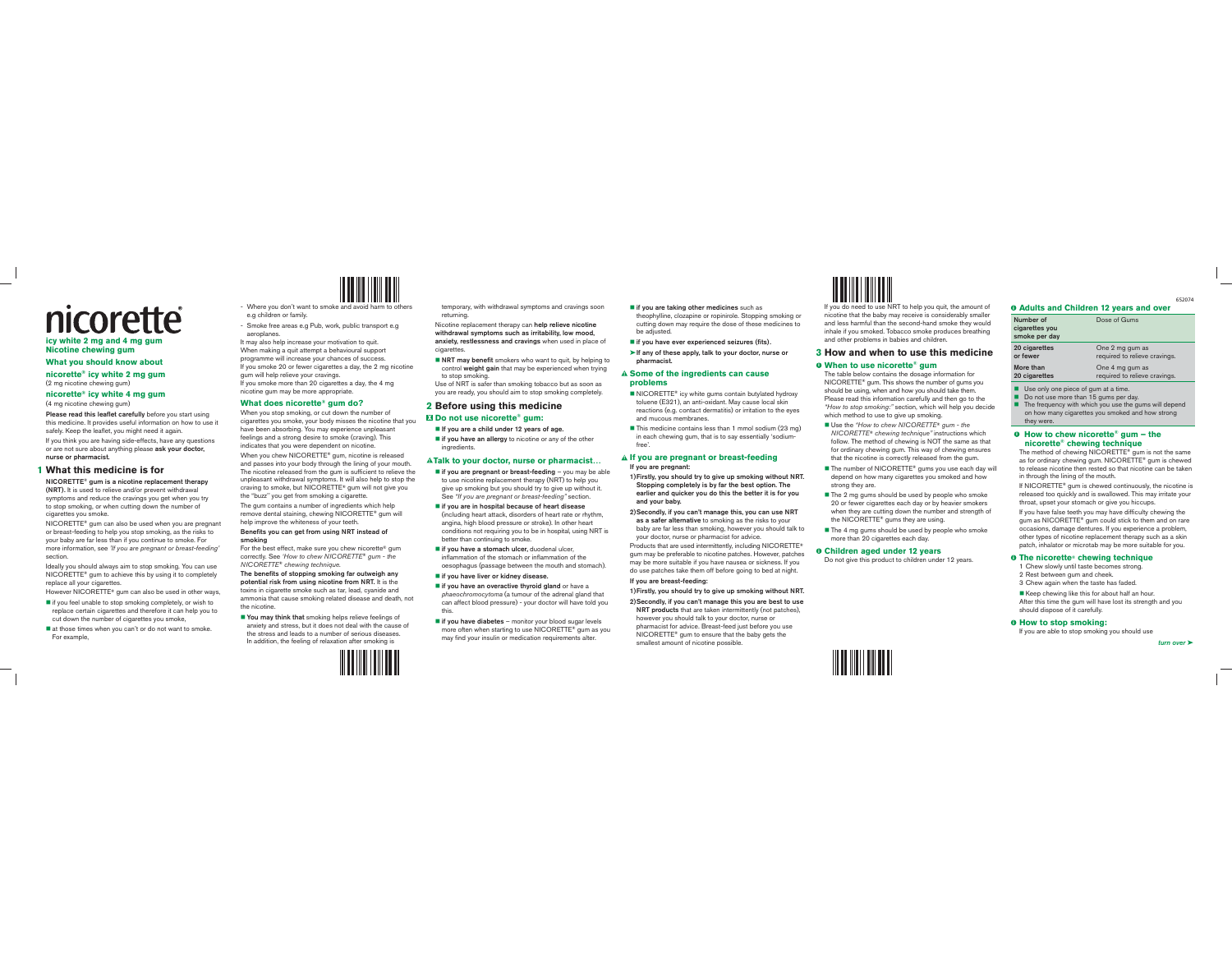NICORETTE® gum, when needed, in place of cigarettes. As soon as you can (this could be after a number of weeks or months) you should reduce the number of gums you use until you have stopped using them completely. If you are unable to stop smoking, or do not feel ready to quit at this time, you should replace as many cigarettes as possible with NICORETTE® gum. There are toxins in cigarettes that can cause harm to your body. NICORETTE® gum provides a safer alternative to smoking, for both you and those around you. Reducing the number of cigarettes may also help you to become more motivated to stop smoking. As soon as you are ready you should aim to stop smoking completely.

You can also use NICORETTE<sup>®</sup> gum on those occasions when you can't or don't want to smoke e.g. Social situations such as a party, in the pub or when at work.

When making a quit attempt behavioural therapy, advice and support will normally improve the success rate. If you have quit smoking and want to stop using nicorette® gum but are finding this difficult you should contact your doctor, nurse or pharmacist for advice.

#### ! **If you have used too many gums**

If you have used more than the recommended dosage you may experience nausea (feeling sick), vomiting, increased salivation, pain in your abdomen, diarrhoea, sweating, headache, dizziness, hearing disturbance or weakness.

If you do get any of these effects contact a doctor or your nearest hospital Accident and Emergency department immediately. Take this leaflet and the pack with you.

#### ! **If a child has used or swallowed the gums**

■ Contact a doctor or your nearest hospital Accident and Emergency department immediately if a child under 12 years uses, chews or swallows this medicine. Take this leaflet and the pack with you.

Nicotine ingestion by a child may result in severe poisoning.

#### **4 Possible side-effects**

Like all medicines, NICORETTE® gum can have side-effects. As many of the effects are due to nicotine, they can also occur when nicotine is obtained by smoking.

#### **Effects related to stopping smoking (nicotine withdrawal)**

You may experience unwanted effects because by stopping smoking you have reduced the amount of nicotine you are taking. You may also experience these effects if you under use NICORETTE® gum before you are ready to reduce your nicotine intake.

#### ! **These effects include:**

**i** irritability or aggression **feeling low B** anxiety **E**restlessness poor concentration **E** increased appetite or weight gain urges to smoke (craving) night time awakening or sleep disturbance **Dowering of heart rate** dizziness, lightheadedness, blurry vision, nausea cough **Constination bleeding gums** mouth ulcers swelling of the nasal passages and back of the throat **Effects of too much nicotine**

You may also get these effects if you are not used to inhaling tobacco smoke.

#### ! **These effects include:**

feeling faint feeling sick (nausea) headache hiccuping (due to excessive swallowing of nicotine)

#### **Side-effects of nicorette**® **gum**

NICORETTE® gum can sometimes cause a slight irritation of the throat at the start of the treatment. It may also cause

#### increased salivation.

Those who suffer from indigestion may suffer from heartburn or indigestion and may benefit from slower chewing and use of the  $2 \text{ ma}$  gum.

The gum may occasionally stick to dentures and in rare cases damage them.

If you notice any of the following: fast heart rate/beat, abnormal beating of the heart, chest palpitations, shortness of breath, seizures (fits), or allergic reactions (swelling of the face, mouth, lips, throat and tongue, itching of the skin. swelling of the skin, ulceration and inflammation of the lining of the mouth, difficulty breathing and dizziness) stop taking NICORETTE® gum and contact a doctor immediately.

#### **Very common side-effects:**

(may affect more than 1 in 10 people): headache**I**throat irritation (feeling sick) nausea hiccups sore mouth or throat

#### **Common side-effects:**

(may affect up to 1 in 10 people): allergic reactions (hypersensitivity) dizziness ■ cough taste disturbance or loss of taste  $t$  ingling or numbness of the hands and feet stomach pain or discomfort diarrhoea dry mouth excessive gas or wind *u* increased salivation sore and inflamed mouth sickness (vomiting) ■ indigestion burning sensation in the mouth tiredness (fatigue)

#### **Uncommon side-effects:**

(may affect up to 1 in 100 people): abnormal dream

sudden reddening of the face and/or neck high blood pressure

sudden constriction of the small airways of the lung that can cause wheezing and shortness of breath

loss or damage to voice blocked nose, sneezing

**I**throat tightness

**Burping (belching)** 

swollen, red, sore tongue mouth ulcers or blisters

numbness or tingling of the mouth

unusual weakness

chest discomfort and pain hives (urticaria)

excessive sweating

litching

 rashlaw-muscle ache general feeling of discomfort or being unwell or out of sorts (malaise)

#### **Rare side-effects:**

(may affect up to 1 in 1,000 people): difficulty in swallowing decreased feeling or sensitivity, especially in the mouth **f**eeling of wanting to be sick (vomit)

### **Other side-effects can include:**

blurred vision, watery eyes dry throat, lip pain stomach discomfor redness of the skin muscle tightness

➤ When you stop smoking you may also develop mouth ulcers. The reason why this happens is unknown.

➤If you get any side-effects, talk to your doctor, pharmacist or nurse. This includes any possible side-effects not listed in this leaflet. You can also report side-effects directly via the Yellow Card

Scheme at: www.mhra.gov.uk/yellowcard or search for MHRA Yellow Card in the Google Play or Apple App Store.

 By reporting side-effects you can help provide more information on the safety of this medicine.

#### **5 Storing and disposal**

Keep NICORETTE<sup>®</sup> gum out of the sight and reach of children and animals. Nicotine in high doses can be very dangerous and sometimes fatal if taken by children.

Do not store NICORETTE<sup>®</sup> gum above 25°C.

Do not use the gum after the 'Use before' date on the box or blister strip.

- Dispose of NICORETTE® gum sensibly.
- Medicines should not be disposed of via waste water or household waste. Ask your pharmacist how to dispose of medicines no longer required. These measures will help to protect the environment.

### **6 Further information**

#### **What's in this medicine?**

The active ingredient in NICORETTE® icy white 2 mg gum is 2 mg Nicotine.

The active ingredient in NICORETTE® icy white 4 mg gum is 4 mg Nicotine.

Other ingredients are: Chewing gum base, xylitol, peppermint oil, anhydrous sodium carbonate, acesulfame potassium, levomenthol, magnesium oxide, talc, winterfresh, hypromellose, sucralose, polysorbate 80, starch, titanium dioxide (E171) and carnauba wax. The chewing gum base contains butylated hydroxy toluene (E321), an antioxidant.

The 2 mg gum also contains sodium hydrogen carbonate. The 4 mg gum also contains quinoline yellow (E104) (yellow colour).

None of the gums contain sugar (sucrose) or animal products.

#### **What the medicine looks like**

NICORETTE<sup>®</sup> icy white 2 mg gum is a whitish square coated piece of gum. NICORETTE® icy white 4 mg gum is a crème square coated piece of gum.

Pack types and pack sizes:

The gums are blister-packed in sheets of 6, 10 or 15 and supplied in packs of 10, 12, 15, 30, 75, 105, 165 and 210 pieces.

The gums are loose-filled packed in a cardboard box, wrapped in a transparent plastic film, containing 25 pieces and supplied in packs of 25, 100 (4x25) and 200 (8x25). Not all pack types and sizes may be marketed.

#### **Who makes nicorette**® **gum?**

The Product Licence holder is McNeil Products Ltd, 50 -100 Holmers Farm Way, High Wycombe, Buckinghamshire, HP12 4EG, UK. The manufacturer is McNeil AB, Helsingborg, Sweden. This leaflet was prepared in January 2021. McNeil Products Limited 2021 ©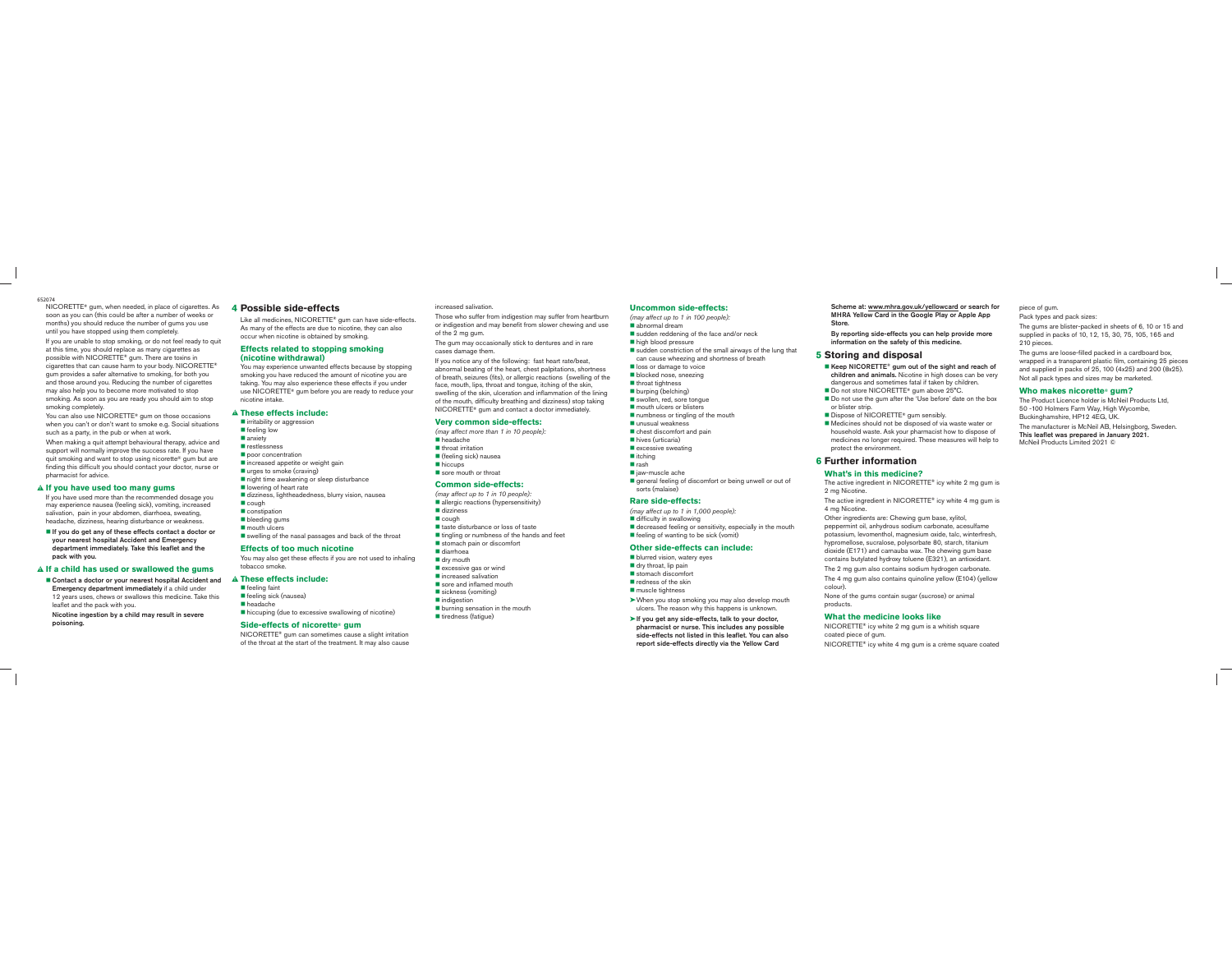

**icy white 2 mg and 4 mg gum Nicotine chewing gumWhat you should know about**

#### **nicorette® icy white 2 mg gum**

(2 mg nicotine chewing gum)

### **nicorette® icy white 4 mg gum**

(4 mg nicotine chewing gum)

Please read this leaflet carefully before you start using this medicine. It provides useful information on how to use it safely. Keep the leaflet, you might need it again. If you think you are having side-effects, have any questions or are not sure about anything please ask your doctor, nurse or pharmacist.

#### **1 What this medicine is for**

NICORETTE® gum is a nicotine replacement therapy (NRT). It is used to relieve and/or prevent withdrawal symptoms and reduce the cravings you get when you try to stop smoking, or when cutting down the number of cigarettes you smoke.

NICORETTE® gum can also be used when you are pregnant or breast-feeding to help you stop smoking, as the risks to your baby are far less than if you continue to smoke. For more information, see 'If you are pregnant or breast-feeding' section.

Ideally you should always aim to stop smoking. You can use NICORETTE® gum to achieve this by using it to completely replace all your cigarettes.

However NICORETTE<sup>®</sup> gum can also be used in other ways,

- $\blacksquare$  if you feel unable to stop smoking completely, or wish to replace certain cigarettes and therefore it can help you to cut down the number of cigarettes you smoke
- at those times when you can't or do not want to smoke. For example,

**HERETHER** - Where you don't want to smoke and avoid harm to others e.g children or family.

,,,,,,,,,,,,

- Smoke free areas e.g Pub, work, public transport e.g aeroplanes.

It may also help increase your motivation to quit. When making a quit attempt a behavioural support programme will increase your chances of success. If you smoke 20 or fewer cigarettes a day, the 2 mg nicotine gum will help relieve your cravings. If you smoke more than 20 cigarettes a day, the 4 mg nicotine gum may be more appropriate.

#### **What does nicorette**® **gum do?**

When you stop smoking, or cut down the number of cigarettes you smoke, your body misses the nicotine that you have been absorbing. You may experience unpleasant feelings and a strong desire to smoke (craving). This indicates that you were dependent on nicotine.

When you chew NICORETTE<sup>®</sup> gum, nicotine is released and passes into your body through the lining of your mouth. The nicotine released from the gum is sufficient to relieve the unpleasant withdrawal symptoms. It will also help to stop the craving to smoke, but NICORETTE® gum will not give you the "buzz'' you get from smoking a cigarette.

The gum contains a number of ingredients which help remove dental staining, chewing NICORETTE® gum will help improve the whiteness of your teeth.

#### Benefits you can get from using NRT instead of smoking

For the best effect, make sure you chew nicorette® gum correctly. See 'How to chew NICORETTE" gum - the NICORETTE® chewing technique.

The benefits of stopping smoking far outweigh any potential risk from using nicotine from NRT. It is the toxins in cigarette smoke such as tar, lead, cyanide and ammonia that cause smoking related disease and death, not the nicotine.

You may think that smoking helps relieve feelings of anxiety and stress, but it does not deal with the cause of the stress and leads to a number of serious diseases. In addition, the feeling of relaxation after smoking is

temporary, with withdrawal symptoms and cravings soon returning.

Nicotine replacement therapy can help relieve nicotine withdrawal symptoms such as irritability, low mood, anxiety, restlessness and cravings when used in place of cigarettes.

NRT may benefit smokers who want to quit, by helping to control weight gain that may be experienced when trying to stop smoking.

Use of NRT is safer than smoking tobacco but as soon as you are ready, you should aim to stop smoking completely.

# **2 Before using this medicine**

### <sup>X</sup> **Do not use nicorette**® **gum:**

If you are a child under 12 years of age.

 $\blacksquare$  if you have an allergy to nicotine or any of the other ingredients.

#### ! **Talk to your doctor, nurse or pharmacist…**

- if you are pregnant or breast-feeding you may be able to use nicotine replacement therapy (NRT) to help you give up smoking but you should try to give up without it. See "If you are pregnant or breast-feeding" section.
- if you are in hospital because of heart disease (including heart attack, disorders of heart rate or rhythm, angina, high blood pressure or stroke). In other heart conditions not requiring you to be in hospital, using NRT is better than continuing to smoke.
- if you have a stomach ulcer, duodenal ulcer, inflammation of the stomach or inflammation of the oesophagus (passage between the mouth and stomach).
- **if** if you have liver or kidney disease.
- if you have an overactive thyroid gland or have a <sup>p</sup>haeochromocytoma (a tumour of the adrenal gland that can affect blood pressure) - your doctor will have told you this.
- $\blacksquare$  if you have diabetes monitor your blood sugar levels more often when starting to use NICORETTE® gum as you may find your insulin or medication requirements alter.
- $\blacksquare$  if you are taking other medicines such as theophylline, clozapine or ropinirole. Stopping smoking or cutting down may require the dose of these medicines to be adjusted.
- if you have ever experienced seizures (fits) Eif any of these apply, talk to your doctor, nurse or pharmacist.

#### ! **Some of the ingredients can cause problems**

- NICORETTE® icy white gums contain butylated hydroxy toluene (E321), an anti-oxidant. May cause local skin reactions (e.g. contact dermatitis) or irritation to the eyes and mucous membranes.
- This medicine contains less than 1 mmol sodium (23 mg) in each chewing gum, that is to say essentially 'sodiumfree'.

#### ! **If you are pregnant or breast-feeding** If you are pregnant:

- 1) Firstly, you should try to give up smoking without NRT. Stopping completely is by far the best option. The earlier and quicker you do this the better it is for you and your baby.
- 2) Secondly, if you can't manage this, you can use NRT as a safer alternative to smoking as the risks to your baby are far less than smoking, however you should talk to your doctor, nurse or pharmacist for advice.
- Products that are used intermittently, including NICORETTE® gum may be preferable to nicotine patches. However, patches may be more suitable if you have nausea or sickness. If you do use patches take them off before going to bed at night. If you are breast-feeding:

1) Firstly, you should try to give up smoking without NRT. 2) Secondly, if you can't manage this you are best to use NRT products that are taken intermittently (not patches), however you should talk to your doctor, nurse or pharmacist for advice. Breast-feed just before you use NICORETTE® gum to ensure that the baby gets the smallest amount of nicotine possible.

#### **HHHHHH ESSECUTE**

If you do need to use NRT to help you quit, the amount of nicotine that the baby may receive is considerably smaller and less harmful than the second-hand smoke they would inhale if you smoked. Tobacco smoke produces breathing and other problems in babies and children.

#### **3 How and when to use this medicine**

#### i **When to use nicorette**® **gum**

 The table below contains the dosage information for NICORETTE® gum. This shows the number of gums you should be using, when and how you should take them Please read this information carefully and then go to the "How to stop smoking:" section, which will help you decide which method to use to give up smoking.

- Use the "How to chew NICORETTE" gum the NICORETTE® chewing technique" instructions which follow. The method of chewing is NOT the same as that for ordinary chewing gum. This way of chewing ensures that the nicotine is correctly released from the gum.
- The number of NICORETTE<sup>®</sup> gums you use each day will depend on how many cigarettes you smoked and how strong they are.
- The 2 mg gums should be used by people who smoke 20 or fewer cigarettes each day or by heavier smokers when they are cutting down the number and strength of the NICORETTE<sup>®</sup> gums they are using.
- The 4 mg gums should be used by people who smoke more than 20 cigarettes each day.

#### $0$  **Children aged under 12 years**

Do not give this product to children under 12 years.

1 Chew slowly until taste becomes strong. 2 Rest between gum and cheek.

3 Chew again when the taste has faded.

Keep chewing like this for about half an hour. After this time the gum will have lost its strength and you should dispose of it carefully.

#### $O$  **How to stop smoking:**

If you are able to stop smoking you should use



 $0$  **Adults and Children 12 years and over** 

| Number of<br>cigarettes you<br>smoke per day | Dose of Gums                  |
|----------------------------------------------|-------------------------------|
| 20 cigarettes                                | One 2 mg gum as               |
| or fewer                                     | required to relieve cravings. |
| More than                                    | One 4 mg gum as               |
| 20 cigarettes                                | required to relieve cravings. |

Use only one piece of gum at a time.

Do not use more than 15 gums per day.

■ The frequency with which you use the gums will depend on how many cigarettes you smoked and how strong they were.

#### <sup>i</sup> **How to chew nicorette**® **gum – the nicorette**® **chewing technique**

The method of chewing NICORETTE<sup>®</sup> gum is not the same as for ordinary chewing gum. NICORETTE<sup>®</sup> gum is chewed to release nicotine then rested so that nicotine can be taken in through the lining of the mouth.

If NICORETTE® gum is chewed continuously, the nicotine is released too quickly and is swallowed. This may irritate your throat, upset your stomach or give you hiccups.

If you have false teeth you may have difficulty chewing the gum as NICORETTE<sup>®</sup> gum could stick to them and on rare occasions, damage dentures. If you experience a problem, other types of nicotine replacement therapy such as a skin patch, inhalator or microtab may be more suitable for you.

#### $\theta$  The nicorette<sup>®</sup> chewing technique

SDF0055

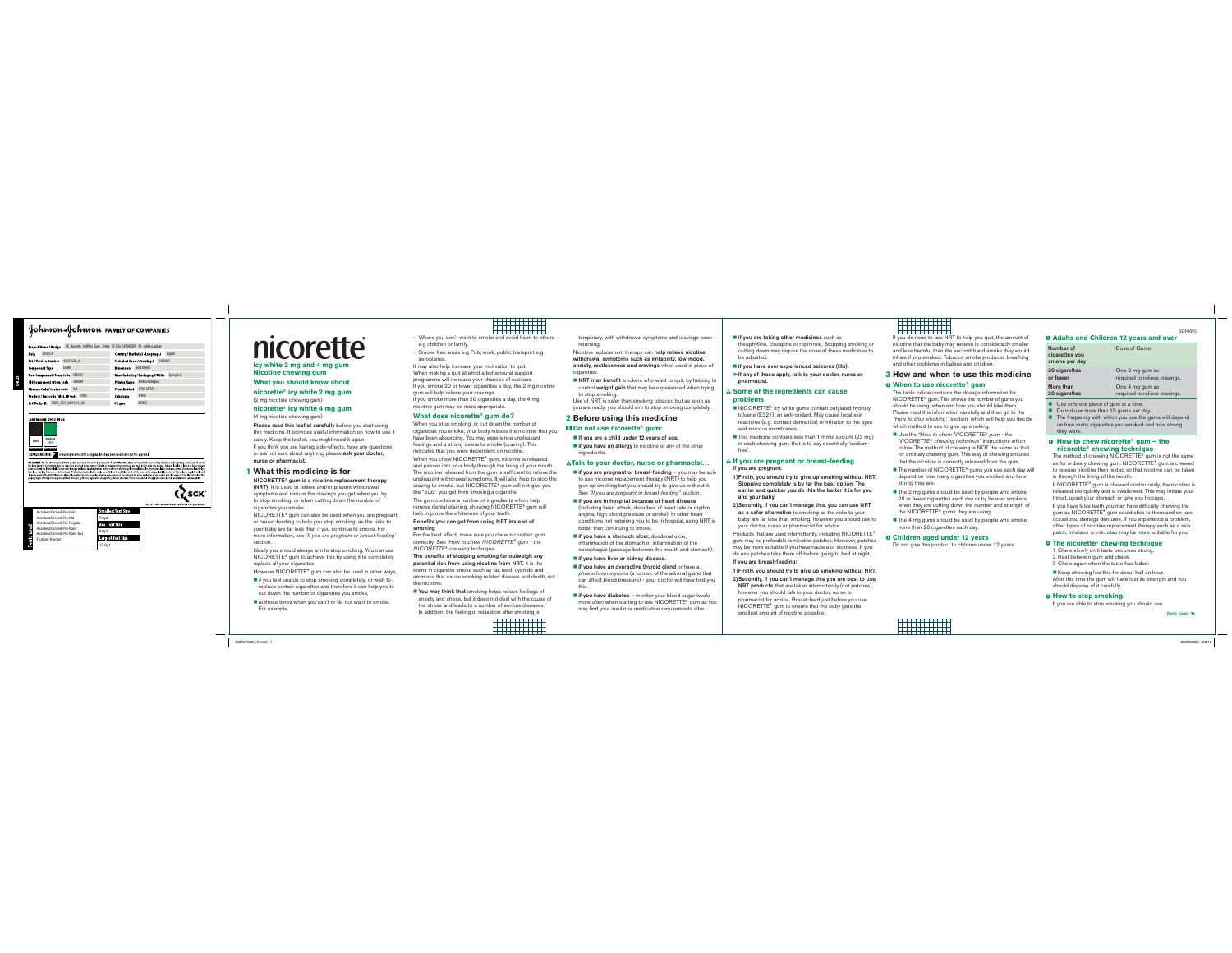#### SD FDDFF

NICORETTE® gum, when needed, in place of cigarettes. As soon as you can (this could be after a number of weeks or months) you should reduce the number of gums you use until you have stopped using them completely.

If you are unable to stop smoking, or do not feel ready to quit at this time, you should replace as many cigarettes as possible with NICORETTE® gum. There are toxins in cigarettes that can cause harm to your body. NICORETTE® gum provides a safer alternative to smoking, for both you and those around you. Reducing the number of cigarettes may also help you to become more motivated to stop smoking. As soon as you are ready you should aim to stop smoking completely.

You can also use NICORETTE® gum on those occasions when you can't or don't want to smoke e.g. Social situations such as a party, in the pub or when at work.

When making a quit attempt behavioural therapy, advice and support will normally improve the success rate. If you have quit smoking and want to stop using nicorette® gum but are finding this difficult you should contact your doctor, nurse or pharmacist for advice.

#### ! **If you have used too many gums**

If you have used more than the recommended dosage you may experience nausea (feeling sick), vomiting, increased salivation, pain in your abdomen, diarrhoea, sweating, headache, dizziness, hearing disturbance or weakness.

If you do get any of these effects contact a doctor or your nearest hospital Accident and Emergency department immediately. Take this leaflet and the pack with you.

#### ! **If a child has used or swallowed the gums**

Contact a doctor or your nearest hospital Accident and Emergency department immediately if a child under 12 years uses, chews or swallows this medicine. Take this leaflet and the pack with you. Nicotine ingestion by a child may result in severe

poisoning.

#### **4 Possible side-effects**

Like all medicines, NICORETTE<sup>®</sup> gum can have side-effects. As many of the effects are due to nicotine, they can also occur when nicotine is obtained by smoking.

. . . . . . . . . . . . . . <u> Elithetik</u>

#### **Effects related to stopping smoking (nicotine withdrawal)**

You may experience unwanted effects because by stopping smoking you have reduced the amount of nicotine you are taking. You may also experience these effects if you under use NICORETTE® gum before you are ready to reduce your nicotine intake.

#### ! **These effects include:**

■ irritability or aggression **f**feeling low anxiety **R** restlessness poor concentration **E** increased appetite or weight gain urges to smoke (craving) night time awakening or sleep disturbance **Delawaring of heart rate** dizziness, lightheadedness, blurry vision, nausea cough constipation bleeding gums mouth ulcers swelling of the nasal passages and back of the throat **Effects of too much nicotine**You may also get these effects if you are not used to inhaling

#### ! **These effects include:**

tobacco smoke.

■ feeling faint feeling sick (nausea) headachehiccuping (due to excessive swallowing of nicotine)

#### **Side-effects of nicorette**® **gum**

 NICORETTE® gum can sometimes cause a slight irritation of the throat at the start of the treatment. It may also cause *<u>ALCOHOL: 1999</u>* 

ENNING

#### increased salivation.

Those who suffer from indigestion may suffer from heartburn or indigestion and may benefit from slower chewing and use of the 2 mg gum.

The gum may occasionally stick to dentures and in rare cases damage them.

If you notice any of the following: fast heart rate/beat, abnormal beating of the heart, chest palpitations, shortness of breath, seizures (fits), or allergic reactions (swelling of the face, mouth, lips, throat and tongue, itching of the skin, swelling of the skin, ulceration and inflammation of the lining of the mouth, difficulty breathing and dizziness) stop taking NICORETTE® gum and contact a doctor immediately.

#### **Very common side-effects:**

(may affect more than 1 in 10 people): headachethroat irritation ■ (feeling sick) nausea **hiccups** sore mouth or throat

#### **Common side-effects:**

tiredness (fatigue)

(may affect up to 1 in 10 people): allergic reactions (hypersensitivity) dizziness cough taste disturbance or loss of taste tingling or numbness of the hands and feet stomach pain or discomfort diarrhoea dry mouth **E** excessive gas or wind **E** increased salivation sore and inflamed mouth sickness (vomiting) **indigestion** burning sensation in the mouth

#### **Uncommon side-effects:**

 (may affect up to 1 in 100 people): abnormal dream

- sudden reddening of the face and/or neck
- **H** high blood pressure sudden constriction of the small airways of the lung that
- can cause wheezing and shortness of breath
- loss or damage to voice
- blocked nose, sneezing throat tightness
- burping (belching)
- swollen, red, sore tongue
- mouth ulcers or blisters
- numbness or tingling of the mouth unusual weakness
	- chest discomfort and pain
	- hives (urticaria)
	- excessive sweating
- **u** itching
- rash
- iaw-muscle ache
	- general feeling of discomfort or being unwell or out of sorts (malaise)

#### **Rare side-effects:**

- (may affect up to 1 in 1,000 people).
- difficulty in swallowing
- decreased feeling or sensitivity, especially in the mouth **f**eeling of wanting to be sick (vomit)

#### **Other side-effects can include:**

blurred vision, watery eyes

- dry throat, lip pair stomach discomfort
- redness of the skin
- muscle tightness
- 
- ³ When you stop smoking you may also develop mouth ulcers. The reason why this happens is unknown.
- If you get any side-effects, talk to your doctor, pharmacist or nurse. This includes any possible side-effects not listed in this leaflet. You can also report side-effects directly via the Yellow Card

# **WEBSTERNER**

Scheme at: www.mhra.gov.uk/yellowcard or search for MHRA Yellow Card in the Google Play or Apple App Store.

 By reporting side-effects you can help provide more information on the safety of this medicine.

#### **5 Storing and disposal**

- Keep NICORETTE<sup>®</sup> gum out of the sight and reach of children and animals. Nicotine in high doses can be very dangerous and sometimes fatal if taken by children.
- Do not store NICORETTE<sup>®</sup> gum above 25°C.
- Do not use the gum after the 'Use before' date on the box or blister strip.
- Dispose of NICORETTE® gum sensibly.
- Medicines should not be disposed of via waste water or household waste. Ask your pharmacist how to dispose of medicines no longer required. These measures will help to protect the environment.

#### **6 Further information**

#### **What's in this medicine?**

The active ingredient in NICORETTE<sup>®</sup> icy white 2 mg gum is 2 mg Nicotine.

The active ingredient in NICORETTE® icy white 4 mg gum is 4 mg Nicotine.

- Other ingredients are: Chewing gum base, xylitol, peppermint oil, anhydrous sodium carbonate, acesulfame potassium, levomenthol, magnesium oxide, talc, winterfresh, hypromellose, sucralose, polysorbate 80, starch, titanium
- dioxide (E171) and carnauba wax. The chewing gum base contains butylated hydroxy toluene (E321), an antioxidant.
- The 2 mg gum also contains sodium hydrogen carbonate.
- The 4 mg gum also contains quinoline yellow (E104) (yellow colour).
- None of the gums contain sugar (sucrose) or animal products.

#### **What the medicine looks like**

NICORETTE® icy white 2 mg gum is a whitish square coated piece of gum. NICORETTE® icy white 4 mg gum is a crème square coated

# piece of gum.<br>Alternatives

Pack types and pack sizes:

The gums are blister packed in sheets of 6, 10 or 15 and supplied in packs of 10, 12, 15, 30, 75, 105, 165 and 210 pieces.

The gums are loose-filled packed in a cardboard box, wrapped in a transparent plastic film, containing 25 pieces and supplied in packs of 25, 100 (4x25) and 200 (8x25).

Not all pack types and sizes may be marketed.

#### **Who makes nicorette**® **gum?**

Product Licence holder and Manufacturer:McNeil Products Ltd, 50 - 100 Holmers Farm Way, High Wycombe, Buckinghamshire, HP12 4EG, UK This leaflet was prepared in October 2021. McNeil Products Limited 2021 ©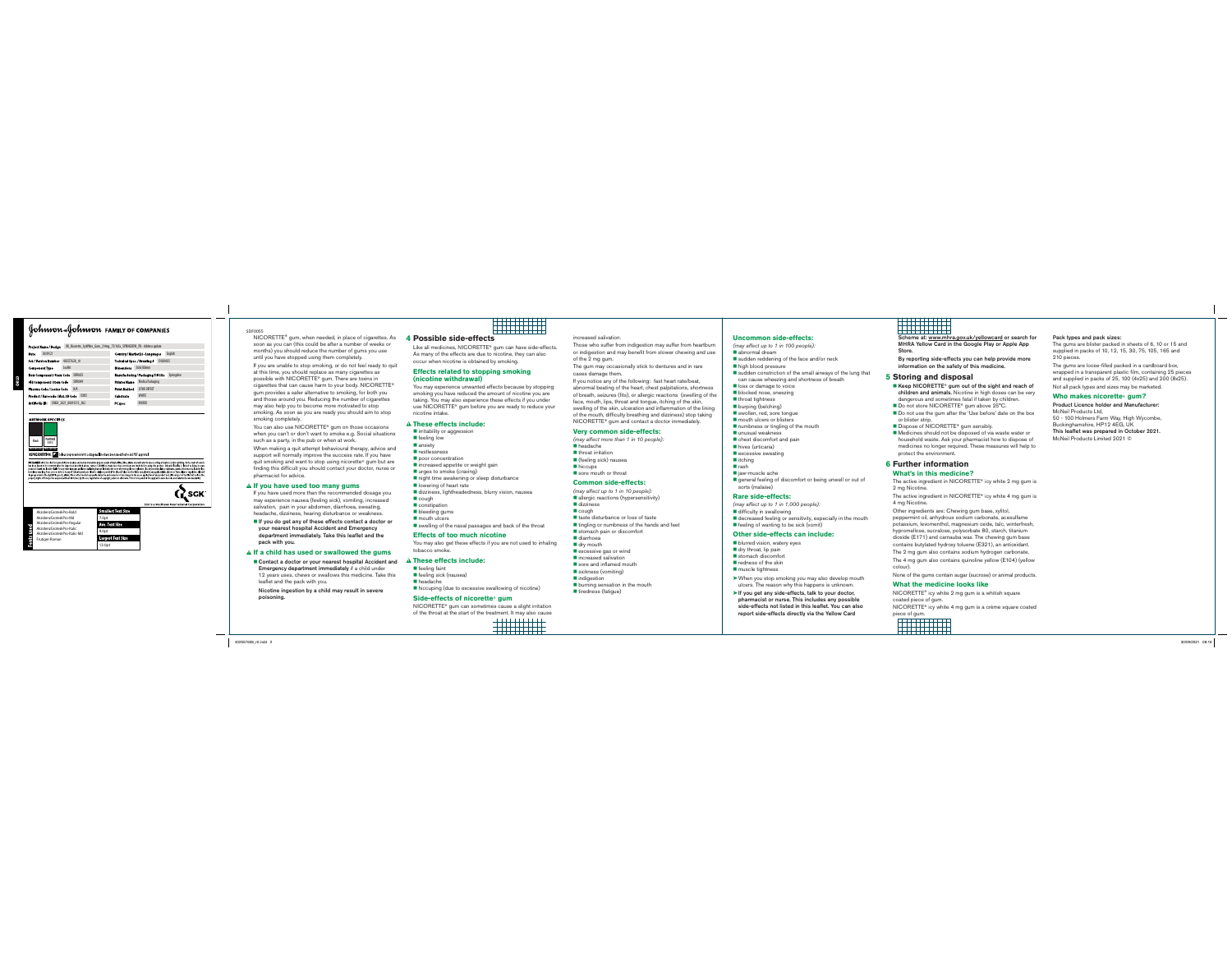# nicorette **icy white 2 mg and 4 mg gum**

# **Nicotine chewing gum**

# **What you should know about**

**nicorette® icy white 2 mg gum** (2 mg nicotine chewing gum)

### **nicorette® icy white 4 mg gum** (4 mg nicotine chewing gum)

Please read this leaflet carefully before you start using this medicine. It provides useful information on how to use it safely. Keep the leaflet, you might need it again.

If you think you are having side-effects, have any questions or are not sure about anything please ask your doctor, nurse or pharmacist.

# **1 What this medicine is for**

NICORETTE® gum is a nicotine replacement therapy (NRT). It is used to relieve and/or prevent withdrawal symptoms and reduce the cravings you get when you try to stop smoking, or when cutting down the number of cigarettes you smoke. NICORETTE® gum can also be used when you are pregnant or breast-feeding to help you stop smoking, as the risks to your baby are far less than if you continue to smoke. For more information, see ''If you are pregnant or breast-feeding'' section. Ideally you should always aim to stop smoking. You can use NICORETTE® gum to achieve this by using it to completely replace all your cigarettes. However NICORETTE® gum can also be used in other ways,

- $\blacksquare$  if you feel unable to stop smoking completely, or wish to replace certain cigarettes and therefore it can help you to cut down the number of cigarettes you smoke,
- at those times when you can't or do not want to smoke. For example,
- Where you don't want to smoke and avoid harm to others e.g children or family.
- Smoke free areas e.g Pub, work, public transport e.g aeroplanes.

It may also help increase your motivation to quit. When making a quit attempt a behavioural support programme will increase your chances of success.

If you smoke 20 or fewer cigarettes a day, the 2 mg nicotine gum will help relieve your cravings. If you smoke more than 20 cigarettes a day, the 4 mg nicotine gum may be more appropriate.

# **What does nicorette® gum do?**

When you stop smoking, or cut down the number of cigarettes you smoke, your body misses the nicotine that you have been absorbing. You may experience unpleasant feelings and a strong desire to smoke (craving). This indicates that you were dependent on nicotine.

When you chew NICORETTE® gum, nicotine is released and passes into your body through the lining of your mouth. The nicotine released from the gum is sufficient to relieve the unpleasant withdrawal **A Some of the ingredients can cause** symptoms. It will also help to stop the craving to smoke, but NICORETTE® gum will not give you the "buzz'' you get from smoking a cigarette.

The gum contains a number of ingredients which help remove dental staining, chewing NICORETTE® gum will help improve the whiteness of your teeth.

# Benefits you can get from using NRT instead of smoking

For the best effect, make sure you chew NICORETTE® gum correctly. See "How to chew NICORETTE® gum – the NICORETTE® chewing technique''.

The benefits of stopping smoking far outweigh any potential risk from using nicotine from NRT. It is the toxins in cigarette smoke such as tar, lead, cyanide and ammonia that cause smoking related disease and death, not the nicotine.

■ You may think that smoking helps relieve feelings of anxiety and stress, but it does not deal with the cause of the stress and leads to a number of serious diseases. In addition, the feeling of relaxation after smoking is temporary, with withdrawal symptoms and cravings soon returning.

Nicotine replacement therapy can help relieve nicotine withdrawal symptoms

# such as irritability, low mood, anxiety,

restlessness and cravings when used in place of cigarettes.

 $\blacksquare$  NRT may benefit smokers who want to quit, by helping to control weight gain that may be experienced when trying to stop smoking. Use of NRT is safer than smoking tobacco but as soon as you are ready, you should aim to stop smoking completely.

# **2 Before using this medicine** <sup>X</sup> **Do not use nicorette® gum:**

# If you are a child under 12 years of age.

 $\blacksquare$  if you have an allergy to nicotine or any of the other ingredients.

# ! **Talk to your doctor, nurse or pharmacist…**

- $\blacksquare$  if you are pregnant or breast-feeding  $-$  you may be able to use nicotine replacement therapy (NRT) to help you give up smoking but you should try to give up without it. See "If you are pregnant or breast-feeding" section.
- if you are in hospital because of heart disease (including heart attack, disorders of heart rate or rhythm, angina, high blood pressure or stroke). In other heart conditions not requiring you to be in hospital, using NRT is better than continuing to smoke.
- if you have a stomach ulcer, duodenal ulcer, inflammation of the stomach or inflammation of the oesophagus (passage between the mouth and stomach).
- if you have liver or kidney disease.
- $\blacksquare$  if you have an overactive thyroid gland or have a phaeochromocytoma (a tumour of the adrenal <sup>g</sup>land that can affect blood pressure) - your doctor will have told you this.
- $\blacksquare$  if you have diabetes monitor your blood sugar levels more often when starting to use NICORETTE® gum as you may find your insulin or medication requirements alter.
- $\blacksquare$  if you are taking other medicines such as theophylline, clozapine or ropinirole. Stopping smoking or cutting down may require the dose of these medicines to be adjusted.
- if you have ever experienced seizures (fits).
- $\blacksquare$  If any of these apply, talk to your doctor, nurse or pharmacist.

# **problems**

- NICORETTE® icy white gums contain butylated hydroxy toluene (E321), an anti-oxidant. May cause local skin reactions (e.g. contact dermatitis), or irritation to the eyes and mucous membranes.
- This medicine contains less than 1 mmol sodium (23 mg) in each chewing gum, that is to say essentially 'sodium- free'.

# ! **If you are pregnant or breast-feeding** If you are pregnant:

- 1) Firstly, you should try to give up smoking without NRT. Stopping completely is by far the best option. The earlier and quicker you do this the better it is for you and your baby.
- 2) Secondly, if you can't manage this, you can use NRT as a safer alternative to smoking as the risks to your baby are far less than smoking, however you should talk to your doctor, nurse or pharmacist for advice.

Products that are used intermittently, including NICORETTE® gum may be preferable to nicotine patches. However, patches may be more suitable if you have nausea or sickness. If you do use patches take them off before going to bed at night.

# If you are breast-feeding:

- 1) Firstly, you should try to give up smoking without NRT.
- 2) Secondly, if you can't manage this you are best to use NRT products that are taken intermittently (not patches), however you should talk to your doctor, nurse or pharmacist for advice. Breast-feed just before you use NICORETTE® gum to ensure that the baby gets the smallest amount of nicotine possible.

If you do need to use NRT to help you quit, the amount of nicotine that the baby may receive is considerably smaller and less harmful than the second-hand smoke they would inhale if you smoked. Tobacco smoke produces breathing and other problems in babies and children.

# **3 How and when to use this medicine**

# $\theta$  When to use nicorette® gum

The table below contains the dosage information for NICORETTE® gum. This shows the number of gums you should be using, when and how you should take them.

Please read this information carefully and then go to the "How to stop smoking:" section, which will help you decide which method to use to give up smoking.

- Use the "How to chew NICORETTE® gum the NICORETTE® Chewing Technique" instructions which follow. The method of chewing is NOT the same as that for ordinary chewing gum. This way of chewing ensures that the nicotine is correctly released from the gum.
- The number of NICORETTE<sup>®</sup> gums you use each day will depend on how many cigarettes you smoked and how strong they are.
- The 2 mg gums should be used by people who smoke 20 or fewer cigarettes each day or by heavier smokers when they are cutting down the number and strength of the NICORETTE® gums they are using.
- $\blacksquare$  The 4 mg gums should be used by people who smoke more than 20 cigarettes each day.

# i **Children aged under 12 years**

Do not give this product to children under 12 years.

# $0$  **Adults and Children 12 years and over**

| Number of<br>cigarettes you<br>smoke per day | Dose of Gums                  |
|----------------------------------------------|-------------------------------|
| 20 cigarettes                                | One 2 mg gum as               |
| or fewer                                     | required to relieve cravings. |
| More than                                    | One 4 mg gum as               |
| 20 cigarettes                                | required to relieve cravings. |

- Use only one piece of gum at a time.
- Do not use more than 15 gums per day. ■ The frequency with which you use the gums will
- depend on how many cigarettes you smoked and how strong they were

# **O** How to chew nicorette® gum – the **nicorette® chewing technique**

The method of chewing NICORETTE® gum is not the same as for ordinary chewing gum. NICORETTE® gum is chewed to release nicotine then rested so that nicotine can be taken in through the lining of the mouth.

If NICORETTE® gum is chewed continuously, the nicotine is released too quickly and is swallowed. This may irritate your throat, upset your stomach or give you hiccups.

If you have false teeth you may have difficulty chewing the gum as NICORETTE® gum could stick to them and on rare occasions, damage dentures. If you experience a problem, other types of nicotine replacement therapy such as a skin patch, inhalator or microtab may be more suitable for you.

turn over  $\blacktriangleright$ 

NICORETTE® icy white gum relieves and/or<br>prevents withdrawal symptoms including cravings<br>experienced when trying to stop smoking or cutting<br>down on cigarettes. It provides a safer alternative to smoking for both the individual and those around them. Ideally you should aim to stop smoking. However, this product can be used either to completely replace all your cigarettes, or if you do not<br>feel ready to stop smoking completely, to replace<br>certain cigarettes and therefore help you to cut down.<br>It may also help increase your motivation to quit. **icy white** • **2mg gum**• **nicotine**

nicorette





support programme.